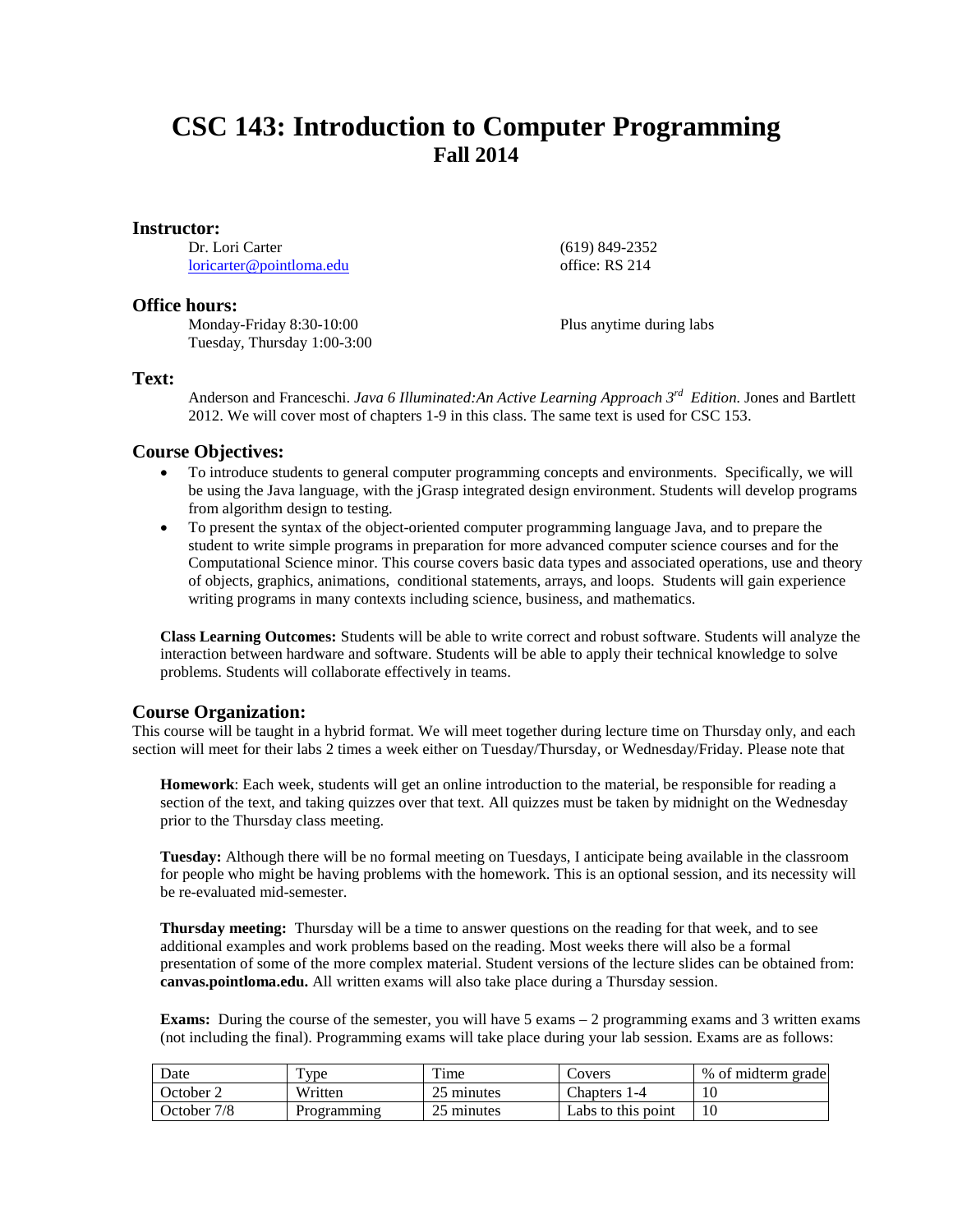| October 30    | Written     | Entire period | Chapters 1-6.4     | 35 |
|---------------|-------------|---------------|--------------------|----|
| October 30/31 | Programming | Entire lab    | Labs to this point | 35 |
| November 20   | Written     | 25 minutes    | 6.3-8.3.7          | 10 |

Labs: Labs are due at the beginning of the last lab day (for your section) of the week after they are assigned (Thursday or Friday). They will be accepted on Tuesday or Wednesday of the following week at a 15% penalty. **In either case, to be considered "on time" they must be signed off within 20 minutes of the start of the lab period.** It is in your best interest, then, to get them signed off prior to the start of the lab. You may get your lab signed off by any lab assistant whether he/she assists for your lab section or the other lab section. Lab assistants will be in the virus lab during various times of the week.

In general, **labs will not be accepted any later.** Occasionally you will be given a longer period of time to complete the lab as noted on the assignment sheet. Discussion of lab assignments is allowed, however, **each individual must turn in his/her own work**.

To receive full credit on a lab your lab must:

- Be original work
- Be well-documented (comments)
- Be well-formatted (indentation and white space)
- Use meaningful identifiers
	- Work correctly for all test cases run by Dr. Carter or the Lab Assistant
		- o In some cases, you will not get full credit if they do not work the first time checked

Even if your lab doesn't work (or even compile) you can get partial credit**. Turn in whatever you have!**

**Final Exam:** The final exam will be comprehensive, and contain both written and programming portions. **Programming final is at 10:30 on the Thursday of finals week. The written final will be during the last**  lecture period. The final exam date and time is set by the university at the beginning of the semester and may not be changed by the instructor. Only in the case that a student is required to take three exams during the same day of finals week is an instructor authorized to change the exam date and time for that particular student.

## **Grading:**

| Online quizzes                              | 10%  |        | Exams      | 25%         |      |
|---------------------------------------------|------|--------|------------|-------------|------|
| Labs                                        | 35%  |        | Final Exam | 30%         |      |
|                                             |      |        |            |             |      |
| Final grades will be determined as follows: |      |        |            |             |      |
| 100-93%                                     | А    | 80-82% | B-         | 67-69%      | $D+$ |
| 90-92%                                      | А-   | 77-79% | $C+$       | 63-66%      |      |
| 87-89%                                      | $B+$ | 73-76% | C          | $60 - 62\%$ | D-   |
| 83-86%                                      | В    | 70-72% | C-         | $0-59%$     | F    |

## **Attendance:** Attendance:

Attendance is expected at each class session. In the event of an absence you are responsible for the material covered in class and the assignments given that day. Here is the university's stated policy on attendance:

*Regular and punctual attendance at all classes in which a student is registered is considered essential to optimum academic achievement. Therefore, regular attendance and participation in each course are minimal requirements to be met. There are no allowed or excused absences except when absences are necessitated by certain universitysponsored activities and are approved in writing by the Provost. Whenever the number of accumulated absences in a class, for any cause, exceeds ten percent of the total number of class meetings, the faculty member has the option of filing a written report to the Vice Provost for Academic Administration which may result in de-enrollment, pending any resolution of the excessive absences between the faculty member and the student…If the date of de-enrollment is past the last date to withdraw from a class, the student will be assigned a grade of W or WF (no grade). There are no refunds for courses where a de-enrollment was processed." (see catalog for full text)*